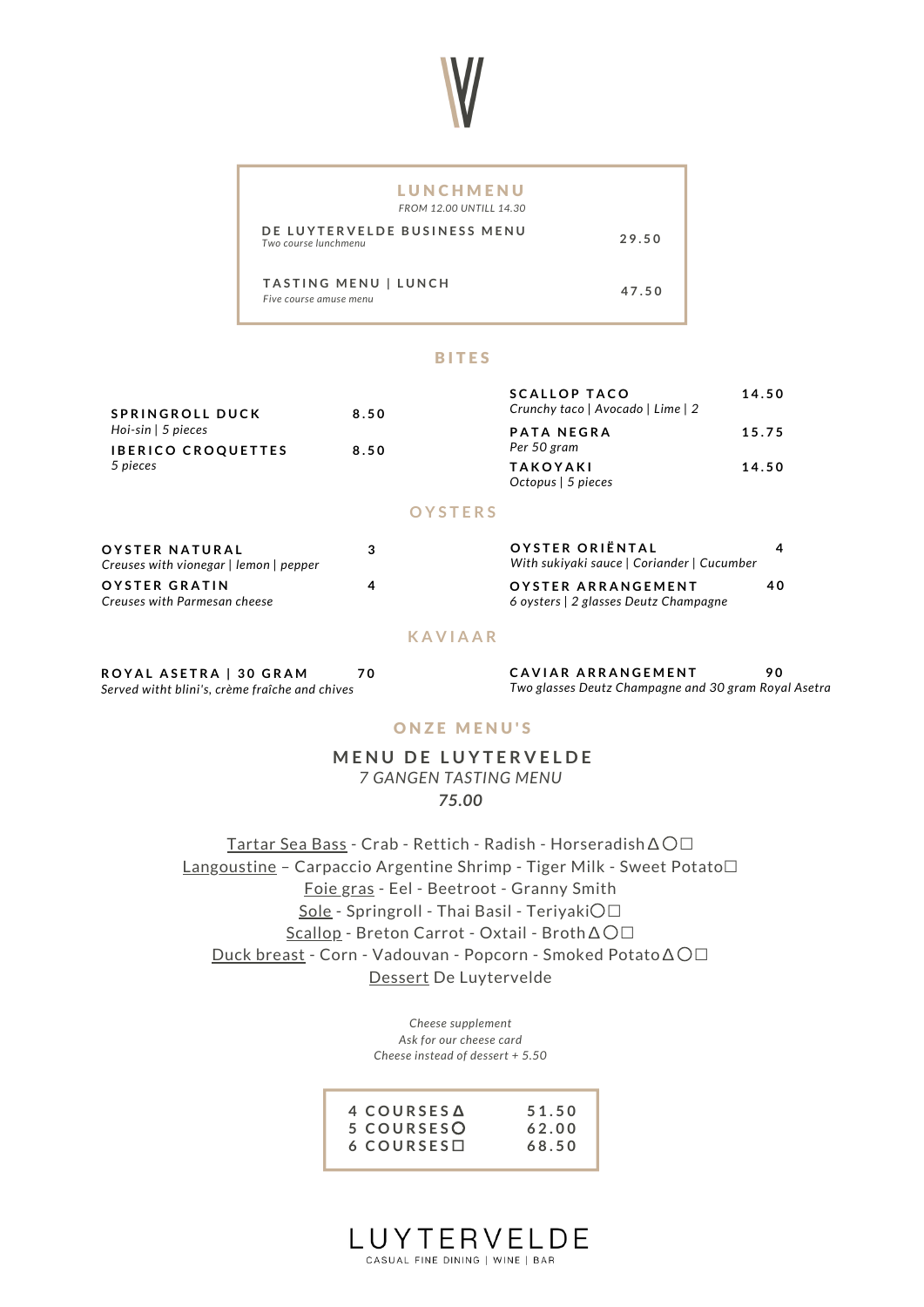# **ARRANGEMENT**

## À LA CARTE

### **A P P E T I Z E R S**

*'SHRIMP COCKTAIL'* ು Juice | Limegel | Foam of coktailsauce *17*

> *STEAK TARTAAR CARPACCIO* Parmesan | Rucola | Pine nut *17*

*SWEETBREAD* Cantharelle | Cognac | Sage *19*

> *LOBSTER BISQUE* 1/2 lobster *21*

*TERRINE FOIE* 

Brioche | Beetroot | Granny Smith *19*

> *FOIE GRAS Baked |* Yakitori | Sesame *22*

*FAKE TARTARE* Tri colore | Basil | Tomato | \*Optional Vegan *17*

T R U F F L E CAVIAR 5GR 4 . 5 0 1 2 . 5 0

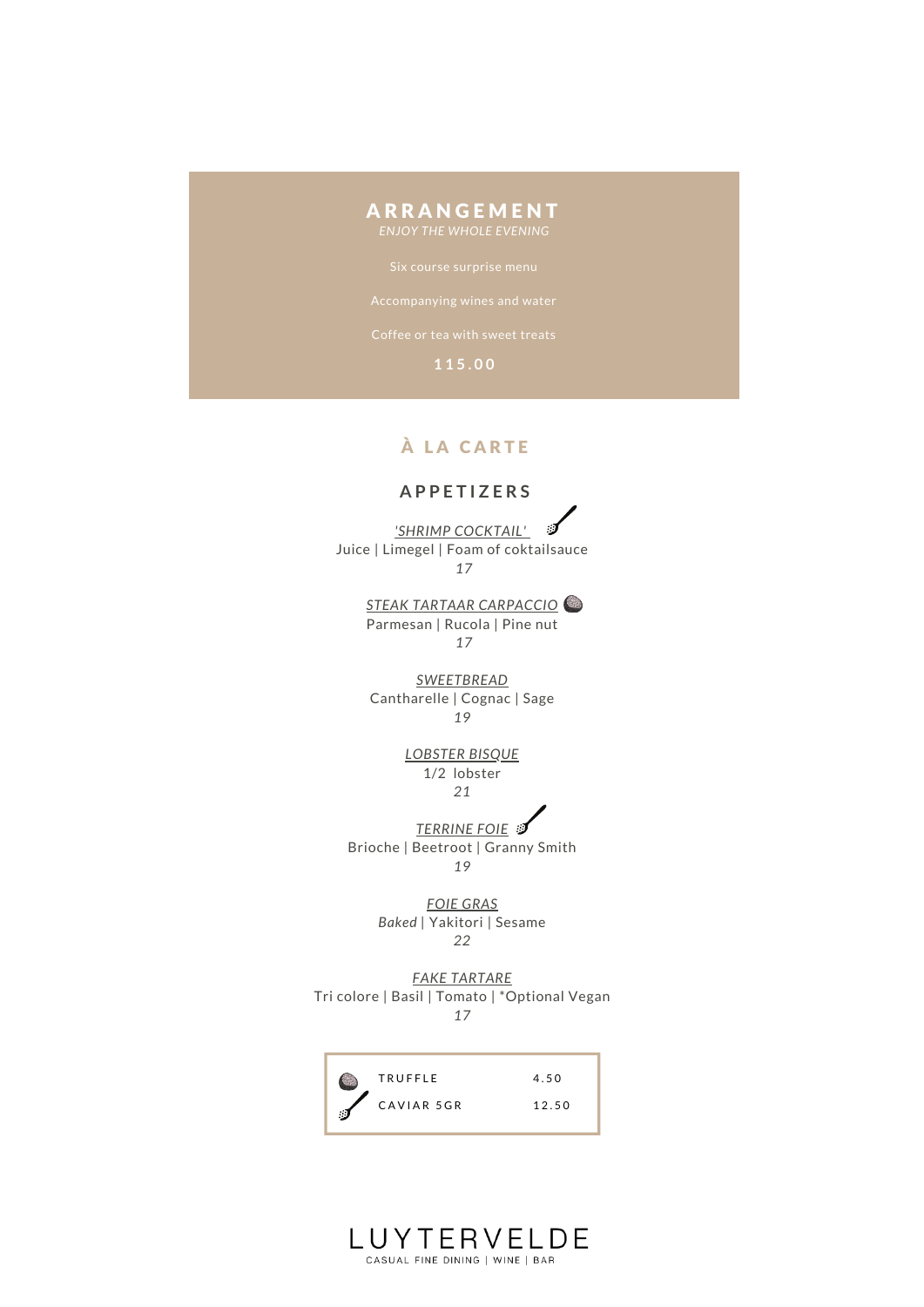## **MAIN COURSES FROM THE SEA**

NORTH SEA TURBOT Beurre Noisette | Salsify | Mushroom | Gnocchi | Puffed wheat 49.50

> GRILLED SEABASS Springroll | Yuzu | Beurre Blanc | Teriyaki 26

|  |  |  |  |  |  |  |  |  |  |  |  | I OBSTER PASTA |  |
|--|--|--|--|--|--|--|--|--|--|--|--|----------------|--|
|--|--|--|--|--|--|--|--|--|--|--|--|----------------|--|

Half lobster | Lobster sauce | Rucola | Chili 26

LOBSTER GRATIN | 1/2 or whole lobster Parmesan | Spring Onion | Crème Fraîche | Pasta Aioli 29/42.50

## **MAIN COURSES FROM THE LAND**

*GRAIN FED AUSTRALIAN BLACK ANGUS* Beef tenderloin | Smoked potato | Corn | Popcorn | Vadouvan | Pepper sauce 42

> *TRUFFLE PASTA* Summer truffle | Parmesan | Quail egg 24

*DUCKBREAST* Confit | Lentils | Tomato | Tarragon 31

*GRAIN FED RIB-EYE | 650+ GRAM* To Share | Little Gem | Fried Garlic Potatoes | Chimichurri 87.50

### **S I D E S**

*SOURDOUGH BREAD* With almond butter 4.50

*BBQ GRILLED CABBAGE* Gelakt met Beurre Noisette | Anchoiade 9.50

> PASTA AIOLI Chili | Garlic 6.50

*SWEET POTATO FRIES* With curry Mayonnaise 6.50

*FARMFRIES* With Belgian Mayonnaise 5.50

> *GREEN SALAD* Vinaigrette 5.50

LUYTERVELDE CASUAL FINE DINING | WINE | BAR